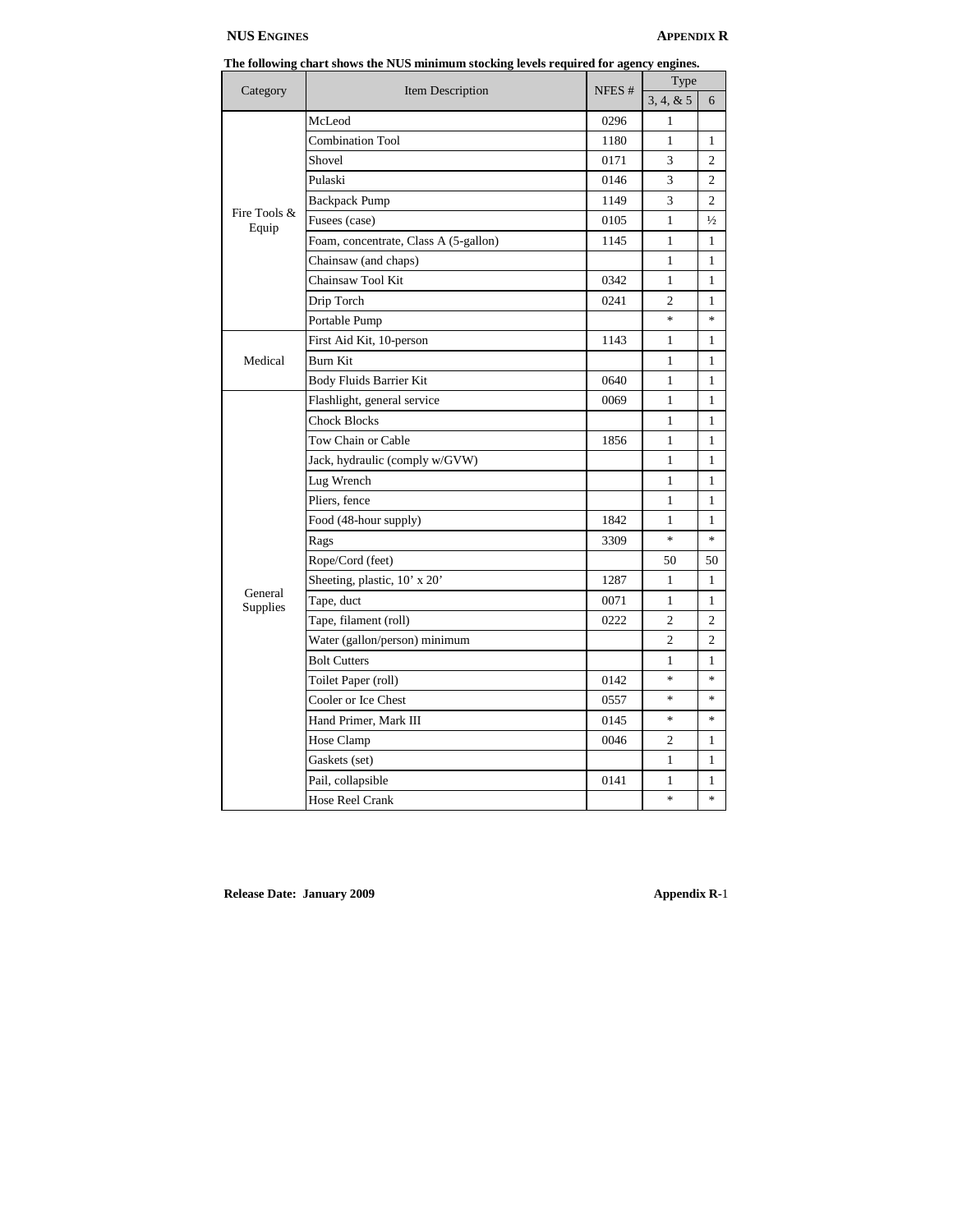| Safety                          | Fire Extinguisher (5 lb)                       | 2143 | 1              | 1              |
|---------------------------------|------------------------------------------------|------|----------------|----------------|
|                                 | Flagging, Pink (roll)                          | 0566 | $\ast$         | $\ast$         |
|                                 | Flagging, Yellow w/Black Stripes (roll)        | 0267 | $\ast$         | $\ast$         |
|                                 | Fuel Safety Can (Type 2 OSHA, metal, 5-gallon) | 1291 | $\ast$         | $\ast$         |
|                                 | Reflector Set                                  |      | *              | $\ast$         |
|                                 | General Took Kit (5180-00-177-7033/GSA)        |      | 1              | 1              |
|                                 | Oil, automotive, quart                         |      | $\overline{4}$ | $\overline{c}$ |
|                                 | Oil, penetrating, can                          |      | $\mathbf{1}$   | 1              |
|                                 | Oil, automatic transmission, quart             |      | 1              | 1              |
|                                 | Brake Fluid, pint                              |      | 1              | 1              |
|                                 | Filter, gas                                    |      | $\mathbf{1}$   | 1              |
|                                 | Fan Belts                                      |      | $\mathbf{1}$   | 1              |
| Vehicle &<br>Pump Support       | <b>Spark Plugs</b>                             |      | $\mathbf{1}$   | $\mathbf{1}$   |
|                                 | Hose, air compressor w/adapters                |      | $\mathbf{1}$   | $\mathbf{0}$   |
|                                 | Fuses (set)                                    |      | 1              | 1              |
|                                 | Tire Pressure Gauge                            |      | 1              | 1              |
|                                 | <b>Jumper Cables</b>                           |      | 1              | 1              |
|                                 | <b>Battery Terminal Cleaner</b>                |      | $\ast$         | $\ast$         |
|                                 | Tape, electrical, plastic                      | 0619 | 1              | 1              |
|                                 | Tape, Teflon                                   |      | 1              | 1              |
|                                 | File, mill, bastard                            | 0060 | *              | $\frac{1}{26}$ |
|                                 | Head Lamp                                      | 0713 | $\mathbf{1}$   | 1              |
|                                 | Hard Hat                                       | 0109 | $\mathbf{1}$   | 1              |
|                                 | Goggles                                        | 1024 | $\overline{c}$ | $\overline{c}$ |
|                                 | Gloves                                         |      | *              | $\ast$         |
| Personal Gear<br>(Extra Supply) | First Aid Kit, individual                      | 0067 | 1              | $\mathbf{1}$   |
|                                 | Fire Shirt                                     |      | $\ast$         | $\ast$         |
|                                 | Fire Shelter w/case & liner                    | 0169 | $\overline{2}$ | 1              |
|                                 | Packsack                                       | 0744 | $\overline{c}$ | 1              |
|                                 | Batteries, headlamp (pkg)                      | 0030 | 6              | $\overline{4}$ |
|                                 | Ear Plugs (pair)                               | 1027 | 3              | 3              |
|                                 | Portable                                       |      | 1              | 1              |
| Radio                           | Mobile                                         |      | 1              | 1              |
|                                 | Batteries (for portable radio)                 |      | $\overline{c}$ | 2              |
| Hose                            | Booster (feet/reel)                            | 1220 | 100            | 100            |
|                                 | Suction (length, $8'$ or $10'$ )               |      | 2              | 2              |
|                                 | 1" NPSH (feet)                                 | 0966 | 300            | 300            |
|                                 | $1\frac{1}{2}$ " NH (feet)                     | 0967 | 300            | 300            |
|                                 | 3/4" NH, garden (feet)                         | 1016 | 300            | 300            |
|                                 | 1 1/2" NH, engine protection (feet)            |      | 20             | 20             |
|                                 | $1\frac{1}{2}$ " NH, refill (feet)             |      | 15             | 15             |

**Appendix R-**2 **Release Date: January 2009**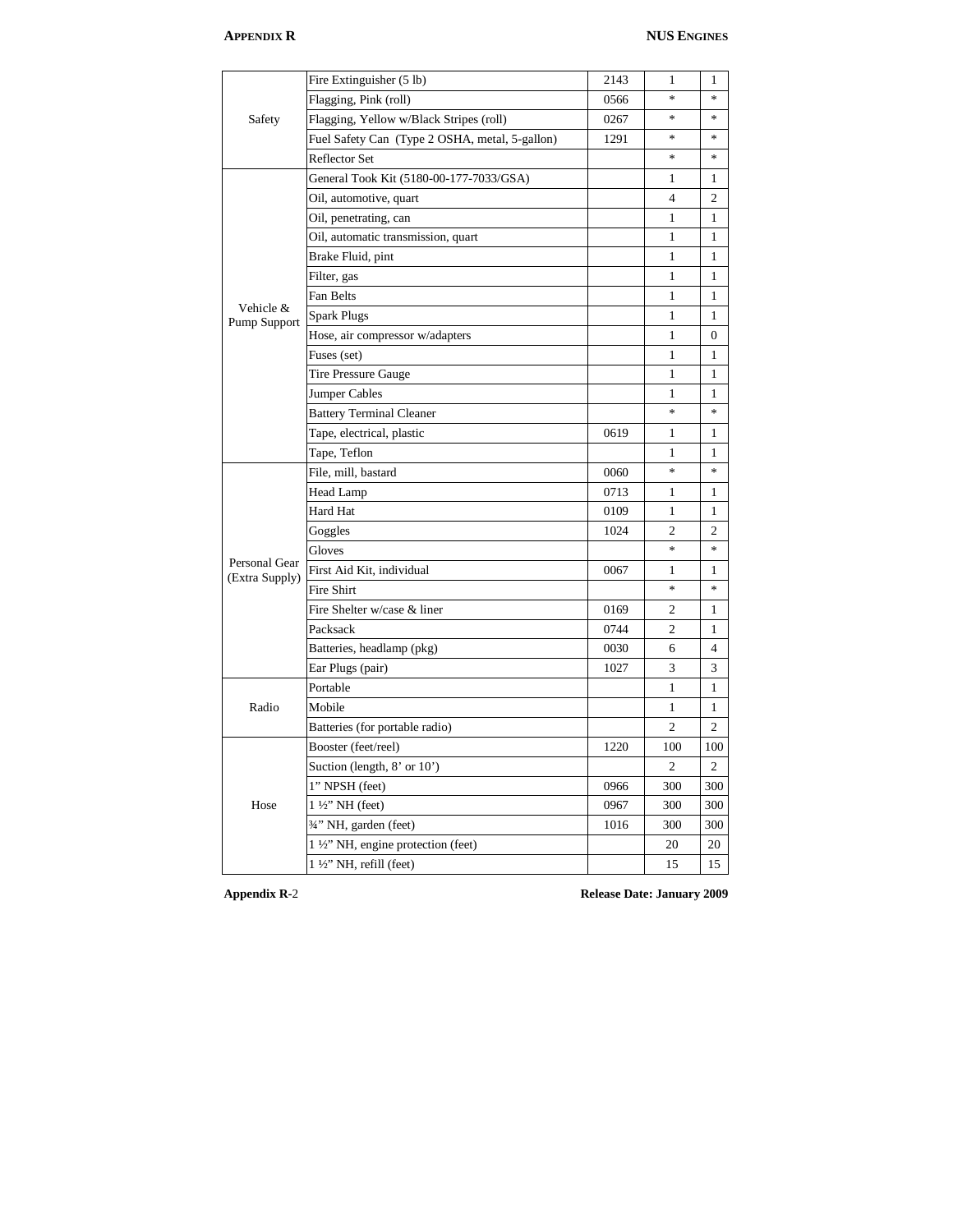| Nozzle    | Forester, 1" NPSH                             | 0024 | 3                        | $\mathfrak{2}$ |
|-----------|-----------------------------------------------|------|--------------------------|----------------|
|           | Adjustable, 1" NPSH                           | 0138 | $\overline{4}$           | $\overline{c}$ |
|           | Adjustable, 1 ½" NH                           | 0137 | 5                        | 3              |
|           | Adjustable, 3/4" NH                           | 0136 | $\overline{4}$           | $\overline{c}$ |
|           | Foam, ¾" NH                                   | 0627 | 1                        | 1              |
|           | Foam 1 1/2" NH                                | 0628 | 1                        | 1              |
|           | Mopup Wand                                    | 0720 | $\overline{c}$           | 1              |
|           | Tip, Mopup Wand                               | 0735 | $\overline{\mathcal{L}}$ | $\overline{c}$ |
|           | Tip, Forester, Nozzle, fog                    | 0903 | $\ast$                   | $\frac{1}{2}$  |
|           | Tip, Forester Nozzle, straight stream         | 0638 | $\ast$                   | $\ast$         |
|           | 1" NPSH, Two-Way, Gated                       | 0259 | 2                        | 1              |
| Wye       | 1 1/2" NH, Two-Way, Gated                     | 0231 | $\overline{4}$           | $\overline{c}$ |
|           | 3/4" NH w/Ball Valve, Gated                   | 0739 | 6                        | 4              |
|           | 1" NPSH-F to 1" HN-M                          | 0003 | $\ast$                   | $\ast$         |
|           | 1" NH-F to 1" NPSH-M                          | 0004 | 1                        | 1              |
| Adapter   | 1 1/2" NPSH-F to 1 1/2" NH-M                  | 0007 | 1                        | 1              |
|           | 1 1/2" NH-F to 1 1/2" NPSH-M                  | 0006 | $\ast$                   | $\frac{1}{2}$  |
|           | 3/4" NH-F to 1" NPSH-M                        | 2235 | 1                        | 1              |
| Increaser | 1" NPSH-F to 1 1/2" NH-M                      | 0416 | $\overline{c}$           | 1              |
|           | 1" NPSH, Double Female                        | 0710 | 1                        | 1              |
|           | 1" NPSH, Double Male                          | 0916 | $\mathbf{1}$             | 1              |
| Coupling  | 1 1/2" NH, Double Female                      | 0857 | $\overline{c}$           | $\overline{c}$ |
|           | 1 1/2" NH, Double Male                        | 0856 | $\mathbf{1}$             | 1              |
|           | 1" NPSH-F to 3/4" NH-M                        | 0733 | 3                        | 3              |
| Reducer/  | 1 1/2" NH-F to 1 NPSH-M                       | 0010 | 6                        | 4              |
| Adapter   | 2" NPSH-F to 1 1/2" NH-M                      | 0417 | $\ast$                   | $\star$        |
|           | 2 1/2" NPSH-F to 1 1/2" NH-M                  | 2229 | $\ast$                   | $\ast$         |
|           | 1 1/2" NH-F to 1" NH-M                        | 0009 | 1                        | 1              |
| Reducer   | 2 1/2" NH-F to 1 1/2" NH-M                    | 2230 | $\mathbf{1}$             | $\mathbf{1}$   |
| Tee       | 1" NPSH-F x 1" NPSH-M x 1" NPSH-M, w/cap      | 2240 | $\overline{c}$           | $\overline{c}$ |
|           | 1 1/2" NH-F x 1 1/2" NH-M x 1" NPSH-M w/cap   | 0731 | $\overline{c}$           | 2              |
|           | 1 1/2" NH-F x 1 1/2" NH-M x 1" NPSH-M w/valve | 0230 | $\overline{c}$           | $\overline{c}$ |
| Valve     | 1 1/2" NH-F, Automatic Check and Bleeder      | 0228 | 1                        | 1              |
|           | 3/4" NH, Shut Off                             | 0738 | 5                        | 5              |
|           | 1" Shut Off                                   | 1201 | 1                        | 1              |
|           | 1 1/2" Shut Off                               | 1207 | $\mathbf{1}$             | 1              |
|           | Foot, w/strainer                              |      | $\mathbf{1}$             | $\mathbf{1}$   |
|           |                                               |      |                          |                |

**Release Date: January 2009 Appendix R-**3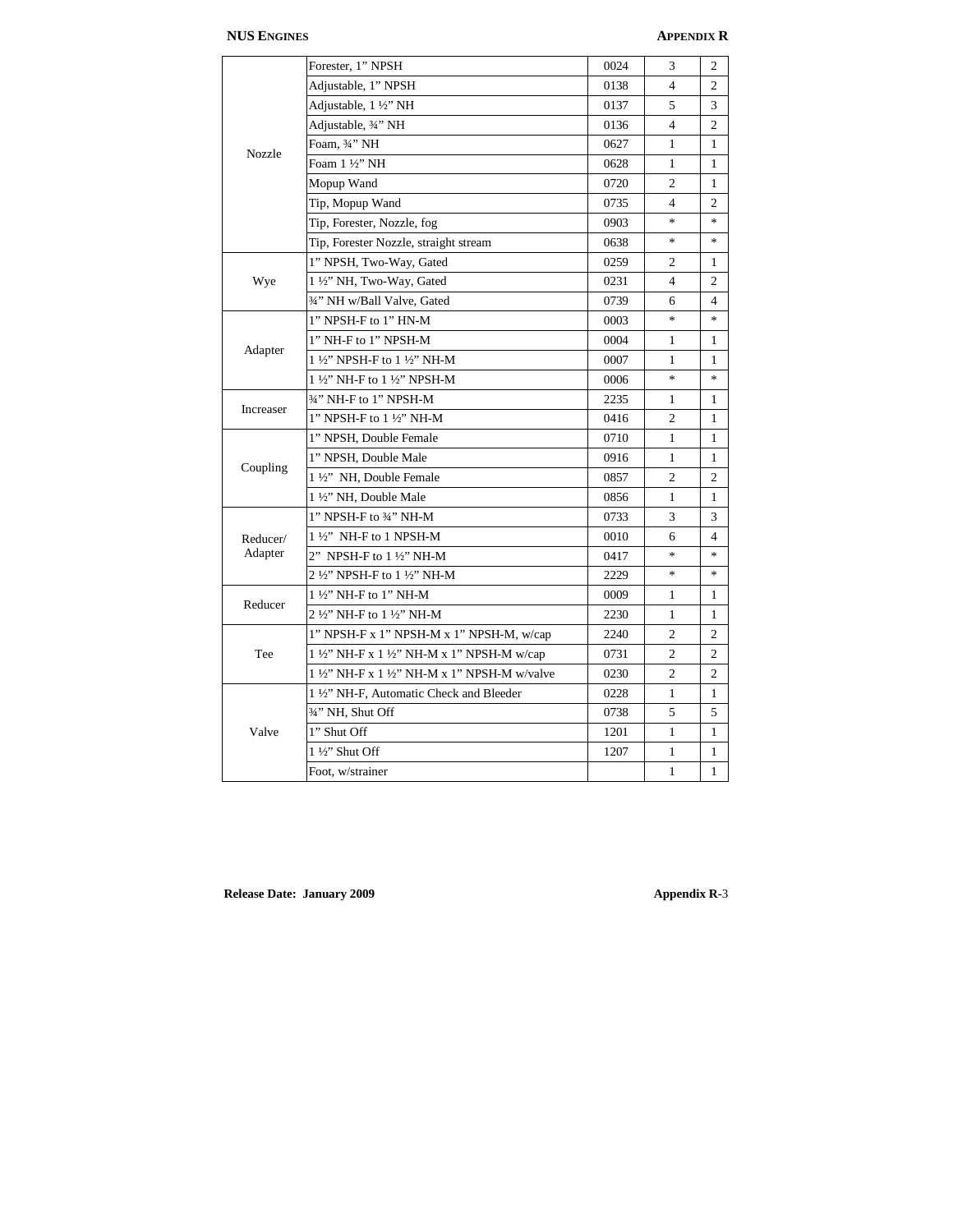| Injector                        | 1" NPSH x 1/12" NH, Jet Refill                                                | 7429      | *                                 | $\ast$                            |
|---------------------------------|-------------------------------------------------------------------------------|-----------|-----------------------------------|-----------------------------------|
| Wrench                          | Hydrant, adjustable, 8"                                                       | 0688      | 1                                 | 1                                 |
|                                 | Spanner, 5", 1" to $1\frac{1}{2}$ " hose size                                 | 0234      | 4                                 | 1                                 |
|                                 | Spanner, 11", 1 1/2" to 2 1/2" hose size                                      | 0235      | $\overline{c}$                    | $\overline{c}$                    |
|                                 | Pipe, $14$ "                                                                  | 0934      | $\mathbf{1}$                      | $\mathbf{1}$                      |
|                                 | Pipe, $20$ "                                                                  |           | 1                                 | 1                                 |
|                                 | <b>Fireline Handbook</b>                                                      | 0065      | 1                                 | 1                                 |
|                                 | <b>GPS Unit</b>                                                               |           | $\mathbf{1}$                      | 1                                 |
|                                 | <b>Belt Weather Kit</b>                                                       | 1050      | 1                                 | 1                                 |
| Engine                          | <b>Binoculars</b>                                                             |           | $\mathbf{1}$                      | 1                                 |
|                                 | Map Case w/ maps                                                              |           | 1                                 | 1                                 |
|                                 | <b>Inventory List</b>                                                         |           | 1                                 | 1                                 |
|                                 | Current Interagency Standards for Fire and Fire<br><b>Aviation Operations</b> |           | 1                                 | 1                                 |
|                                 | * No minimums - carried by engines as an option, within weight limitations    |           |                                   |                                   |
|                                 | NPS - Additional or differing items recommended by NPS                        |           |                                   |                                   |
|                                 | Flapper (NPS)                                                                 |           | $\frac{d\mathbf{r}}{d\mathbf{r}}$ | $\frac{1}{2}$                     |
|                                 | Council Rake (NPS)                                                            | 1807      | $\frac{1}{2}$                     | $\frac{1}{2}$                     |
| Fire Tools &                    | Leaf blower                                                                   |           | *                                 | $\frac{1}{2}$                     |
| Equip <sup>1</sup>              | Shovel                                                                        | 0171      | 2                                 | 1                                 |
|                                 | Extra Quart, 2 cycle mix                                                      |           | $\overline{c}$                    | 1                                 |
|                                 | Portable Pump                                                                 |           | 1                                 | 家                                 |
|                                 | <b>Chock Blocks</b>                                                           |           | $\mathbf{1}$                      | 1                                 |
| General                         | Tape, filament (roll)                                                         | 0222      | $\overline{c}$                    | 1                                 |
| Supplies                        | <b>Bolt Cutters</b>                                                           |           | $\frac{1}{2}$                     | $\frac{d\mathbf{r}}{d\mathbf{r}}$ |
|                                 | Hose Clamp                                                                    | 0046      | 2                                 | $\overline{2}$                    |
| Safety                          | Reflector Set                                                                 |           | 1                                 | 1                                 |
|                                 | Oil, automotive, quart                                                        |           | 2                                 | 1                                 |
|                                 | Power steering Fluid                                                          |           | 1                                 | 1                                 |
| Vehicle &<br>Pump Support       | Antifreeze (seasonal)                                                         |           | \$                                | $\frac{d\mathbf{r}}{dt}$          |
|                                 | Filter, air for engine and pump                                               |           | $\ast$                            | $\frac{1}{2}$                     |
|                                 | Filter, oil w/ wrench                                                         |           | $\frac{1}{2}$                     | $\frac{1}{2}$                     |
| Personal Gear<br>(Extra Supply) | File, mill, bastard                                                           | 0060      | *                                 | $\frac{1}{2}$                     |
|                                 | Fire Shelter w/case & liner                                                   | 0925/0975 | 1                                 | 1                                 |
|                                 | Packsack                                                                      | 0744      | 2                                 | 1                                 |
| Radio                           | Batteries (for portable radio)                                                |           | $\overline{c}$                    | $\overline{c}$                    |
| Hose                            | 2 1/2" Refill Hose, Water tender                                              |           | *                                 | $\frac{1}{2}$                     |
| Nozzle                          | Adjustable, 1 1/2" NH                                                         | 0137      | 3                                 | 3                                 |
| Wyes                            | 3/4" NH w/Ball Valve, Gated                                                   | 0739      | 6                                 | $\overline{c}$                    |
|                                 | 1" NPSH, Double Male                                                          | 0916      | $\overline{\mathbf{c}}$           | $\mathbf{1}$                      |
| Coupling                        | 1" NH, Double Male                                                            | 0856      | $\overline{2}$                    | $\overline{2}$                    |

**Appendix R-**4 **Release Date: January 2009**